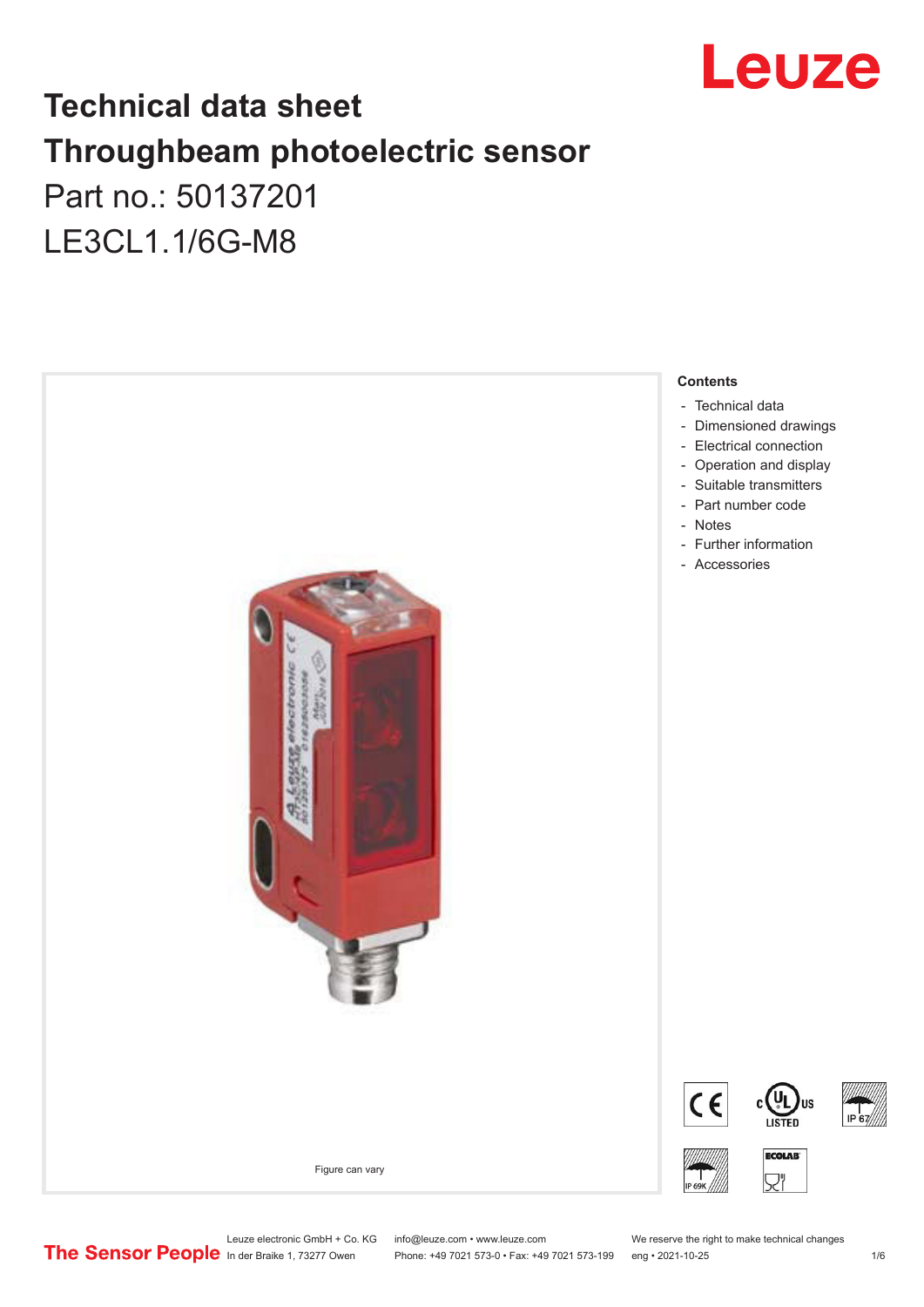### <span id="page-1-0"></span>**Technical data**

# Leuze

#### **Basic data**

**Series** 3C **Operating principle** Throughbeam principle **Device type** Receiver

## **Optical data Operating range** 0 ... 5 m

**Operating range** Guaranteed operating range **Operating range limit** Typical operating range **Operating range limit** 0 ... 10 m

#### **Electrical data**

**Protective circuit** Polarity reversal protection Short circuit protected

| Performance data              |                                     |
|-------------------------------|-------------------------------------|
| Supply voltage U <sub>p</sub> | 10  30 V, DC, Incl. residual ripple |
| Residual ripple               | 0  15 %, From $U_{\rm B}$           |
| <b>Open-circuit current</b>   | $020$ mA                            |
|                               |                                     |

#### **Outputs**

**Number of digital switching outputs** 2 Piece(s)

|                         | <b>Switching outputs</b>   |                                               |
|-------------------------|----------------------------|-----------------------------------------------|
| Voltage type            |                            | DC.                                           |
| Switching current, max. |                            | $100 \text{ mA}$                              |
| Switching voltage       |                            | high: $\geq$ (U <sub>p</sub> -2V)             |
|                         |                            | $1$ nw: $\leq$ 2V                             |
|                         |                            |                                               |
|                         | <b>Switching output 1</b>  |                                               |
|                         | <b>Assignment</b>          | Connection 1, pin 4                           |
|                         | <b>Switching element</b>   | Transistor, Push-pull                         |
|                         | <b>Switching principle</b> | Light switching (PNP)/dark switching<br>(NPN) |
|                         |                            |                                               |
|                         | <b>Switching output 2</b>  |                                               |
|                         | Assignment                 | Connection 1, pin 2                           |
|                         | <b>Switching element</b>   | Transistor, Push-pull                         |
|                         | <b>Switching principle</b> | Dark switching (PNP)/light switching<br>(NPN) |
|                         |                            |                                               |

#### **Timing**

| <b>Switching frequency</b> | 3.000 Hz  |
|----------------------------|-----------|
| Response time              | $0.16$ ms |
| <b>Readiness delay</b>     | 300 ms    |

#### **Connection**

| <b>Connection 1</b>       |                |  |
|---------------------------|----------------|--|
| <b>Function</b>           | Signal OUT     |  |
|                           | Voltage supply |  |
| <b>Type of connection</b> | Connector      |  |
| <b>Thread size</b>        | M <sub>8</sub> |  |
| <b>Type</b>               | Male           |  |
| <b>Material</b>           | Metal          |  |
| No. of pins               | 4-pin          |  |

#### **Mechanical data**

| Dimension (W x H x L)               | 11.4 mm x 34.2 mm x 18.3 mm  |
|-------------------------------------|------------------------------|
| <b>Housing material</b>             | Plastic                      |
| <b>Plastic housing</b>              | PC-ABS                       |
| Lens cover material                 | Plastic / PMMA               |
| Net weight                          | 10q                          |
| <b>Housing color</b>                | Red                          |
| <b>Type of fastening</b>            | Through-hole mounting        |
|                                     | Via optional mounting device |
| <b>Compatibility of materials</b>   | <b>ECOLAB</b>                |
| <b>Operation and display</b>        |                              |
| Type of display                     | LED                          |
| <b>Number of LEDs</b>               | 2 Piece(s)                   |
| <b>Operational controls</b>         | 270° potentiometer           |
| Function of the operational control | Sensitivity adjustment       |
| <b>Environmental data</b>           |                              |
| Ambient temperature, operation      | $-40$ 60 °C                  |
| Ambient temperature, storage        | $-40$ 70 °C                  |
| <b>Certifications</b>               |                              |
| Degree of protection                | IP 67                        |
|                                     | <b>IP 69K</b>                |
| <b>Protection class</b>             | III                          |
| <b>Certifications</b>               | c UL US                      |
| <b>Standards applied</b>            | IEC 60947-5-2                |
| <b>Classification</b>               |                              |
| <b>Customs tariff number</b>        | 85365019                     |
| eCl@ss 5.1.4                        | 27270901                     |
| eCl@ss 8.0                          | 27270901                     |
| eCl@ss 9.0                          | 27270901                     |
|                                     |                              |
| eCl@ss 10.0                         | 27270901                     |
| eCl@ss 11.0                         | 27270901                     |
| <b>ETIM 5.0</b>                     | EC002716                     |
| <b>ETIM 6.0</b>                     | EC002716                     |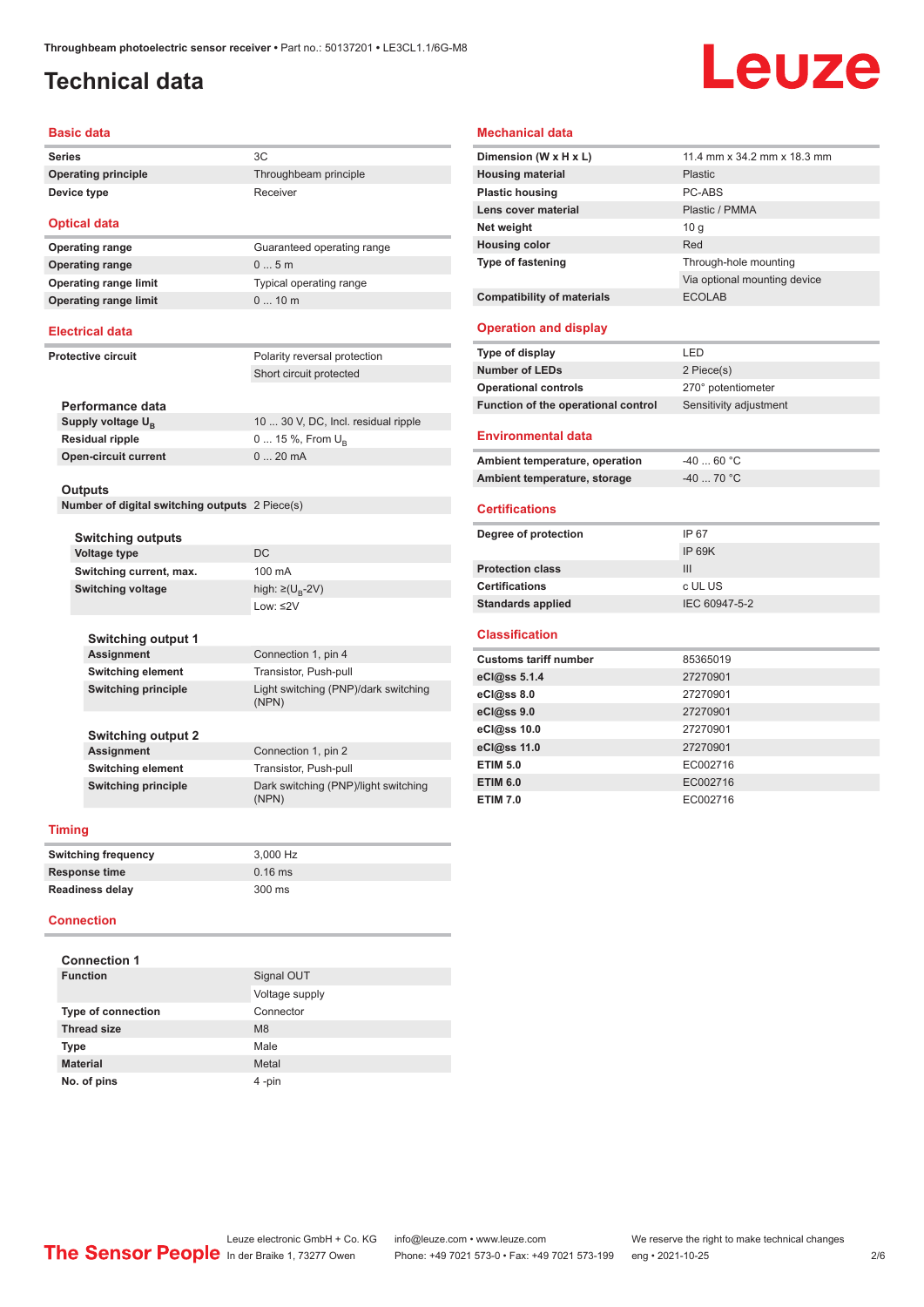### <span id="page-2-0"></span>**Dimensioned drawings**

Leuze

All dimensions in millimeters



- A Green LED
- B Yellow LED
- C Optical axis
- D Potentiometer
- E Mounting sleeve (standard)
- F Threaded sleeve (3C.B series)

### **Electrical connection**

#### **Connection 1**

| <b>Function</b>    | Signal OUT     |
|--------------------|----------------|
|                    | Voltage supply |
| Type of connection | Connector      |
| <b>Thread size</b> | M <sub>8</sub> |
| <b>Type</b>        | Male           |
| <b>Material</b>    | Metal          |
| No. of pins        | 4-pin          |

#### **Pin Pin assignment**

|                | $V +$            |
|----------------|------------------|
| $\overline{2}$ | OUT <sub>2</sub> |
| 3              | <b>GND</b>       |
| Δ              | OUT <sub>1</sub> |

### **Operation and display**

| <b>LED</b>   | Display                  | <b>Meaning</b>                       |
|--------------|--------------------------|--------------------------------------|
|              | Green, continuous light  | Operational readiness                |
| $\mathbf{2}$ | Yellow, continuous light | Light path free                      |
|              | Yellow, flashing         | Light path free, no function reserve |

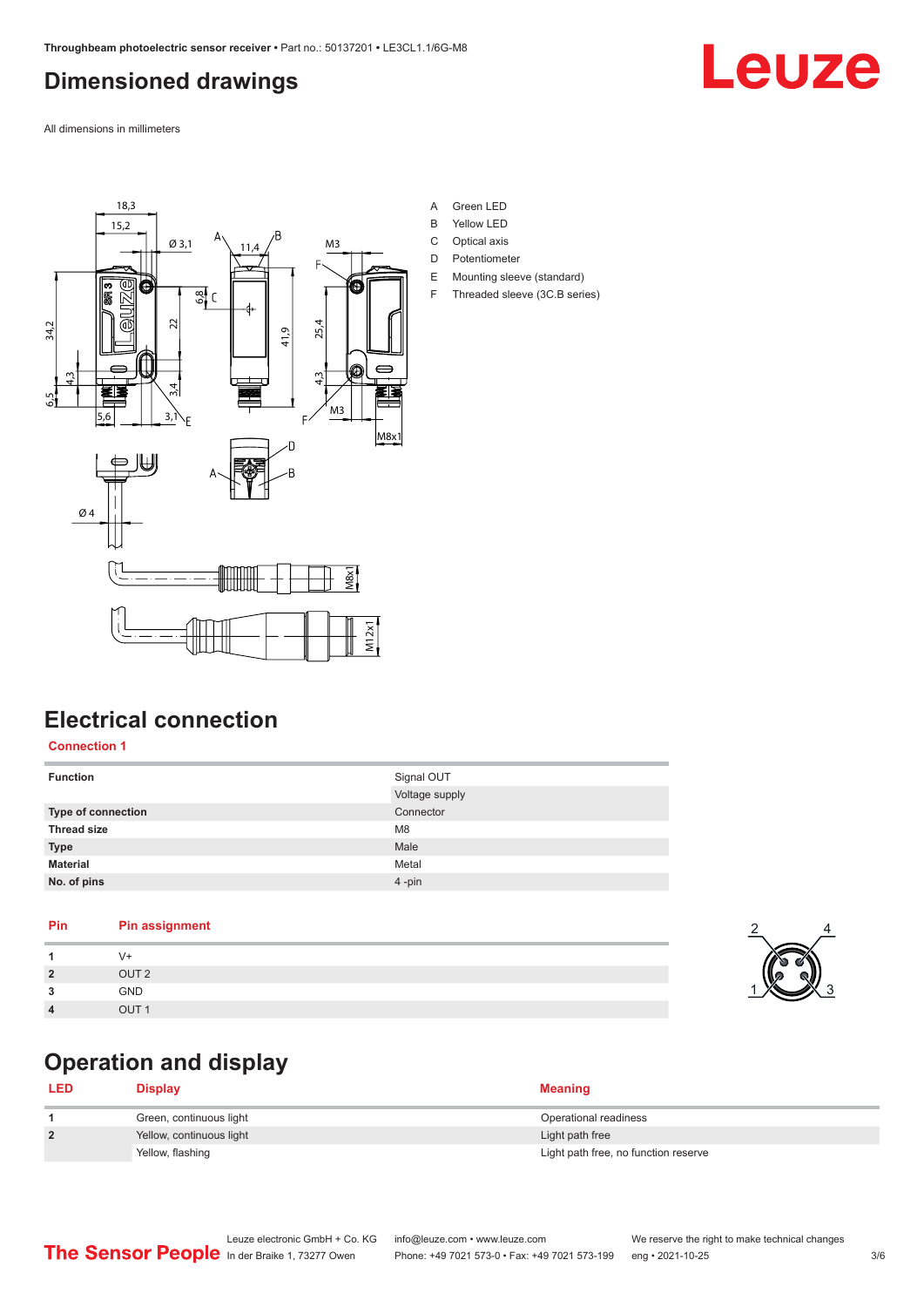#### <span id="page-3-0"></span>**Suitable transmitters**

#### **Part no.** Designation **Article Description** 50137198 LS3CL1/8X-M8 Throughbeam photoelectric sensor transmitter Special version: Aktivierungseingang Operating range limit: 0 ... 10 m Light source: Laser, rot Supply voltage: DC Connection: Rundstecker, M8, Metall, 4 -pin 50137194 LS3CL1/XX-M8 Throughbeam photoelectric sensor transmitter Operating range limit: 0 ... 10 m Light source: Laser, rot Supply voltage: DC Connection: Rundstecker, M8, Metall, 4 -pin

### **Part number code**

Part designation: **AAA 3C d EE-f.GG H/i J-K**

| AAA3C | Operating principle / construction<br>HT3C: Diffuse reflection sensor with background suppression<br>LS3C: Throughbeam photoelectric sensor transmitter<br>LE3C: Throughbeam photoelectric sensor receiver<br>PRK3C: Retro-reflective photoelectric sensor with polarization filter                                                                                                                                                                                                                                                                                                                                 |
|-------|---------------------------------------------------------------------------------------------------------------------------------------------------------------------------------------------------------------------------------------------------------------------------------------------------------------------------------------------------------------------------------------------------------------------------------------------------------------------------------------------------------------------------------------------------------------------------------------------------------------------|
| d     | Light type<br>n/a: red light<br>I: infrared light                                                                                                                                                                                                                                                                                                                                                                                                                                                                                                                                                                   |
| EE    | Light source<br>$n/a$ : LED<br>L1: laser class 1<br>L2: laser class 2                                                                                                                                                                                                                                                                                                                                                                                                                                                                                                                                               |
| f     | Preset range (optional)<br>n/a: operating range acc. to data sheet<br>xxxF: Preset range [mm]                                                                                                                                                                                                                                                                                                                                                                                                                                                                                                                       |
| GG    | Equipment<br>n/a: standard<br>A: Autocollimation principle (single lens) for positioning tasks<br>B: Housing model with two M3 threaded sleeves, brass<br>F: Permanently set range<br>L: Long light spot<br>S: small light spot<br>T: autocollimation principle (single lens) for highly transparent bottles without tracking<br>TT: autocollimation principle (single lens) for highly transparent bottles with tracking<br>V: V-optics<br>XL: Extra long light spot<br>X: extended model<br>HF: Suppression of HF illumination (LED)                                                                              |
| H     | Operating range adjustment<br>n/a with HT: range adjustable via 8-turn potentiometer<br>n/a with retro-reflective photoelectric sensors (PRK): operating range not adjustable<br>1: 270° potentiometer<br>3: teach-in via button<br>6: auto-teach                                                                                                                                                                                                                                                                                                                                                                   |
| j.    | Switching output/function OUT 1/IN: Pin 4 or black conductor<br>2: NPN transistor output, light switching<br>N: NPN transistor output, dark switching<br>4: PNP transistor output, light switching<br>P: PNP transistor output, dark switching<br>6: push-pull switching output, PNP light switching, NPN dark switching<br>G: Push-pull switching output, PNP dark switching, NPN light switching<br>L: IO-Link interface (SIO mode: PNP light switching, NPN dark switching)<br>8: activation input (activation with high signal)<br>X: pin not used<br>1: IO-Link / light switching (NPN) / dark switching (PNP) |

Leuze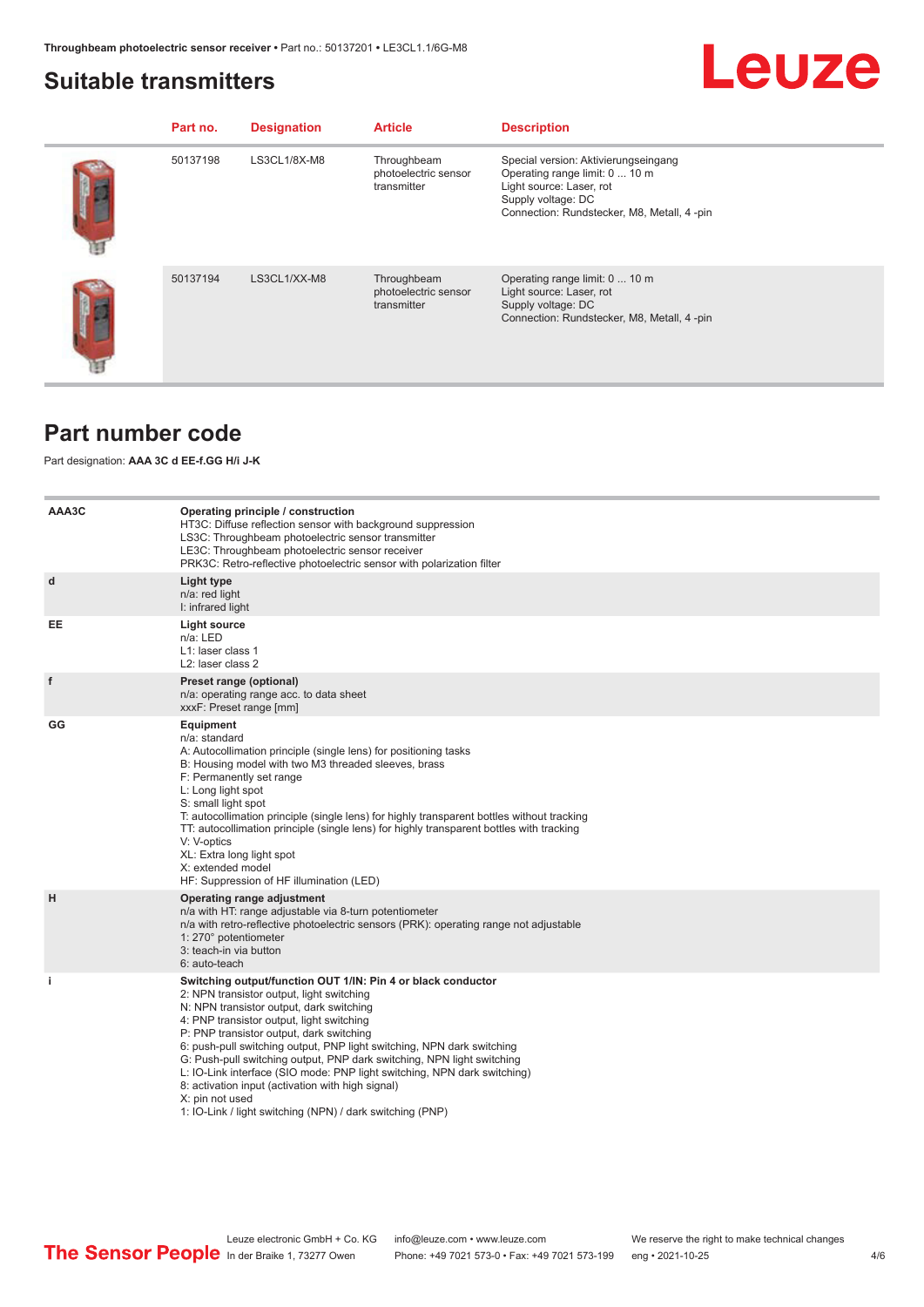### <span id="page-4-0"></span>**Part number code**

# Leuze

| J           | Switching output / function OUT 2/IN: pin 2 or white conductor<br>2: NPN transistor output, light switching<br>N: NPN transistor output, dark switching<br>4: PNP transistor output, light switching<br>P: PNP transistor output, dark switching<br>6: push-pull switching output, PNP light switching, NPN dark switching<br>G: Push-pull switching output, PNP dark switching, NPN light switching<br>W: warning output<br>X: pin not used<br>8: activation input (activation with high signal)<br>9: deactivation input (deactivation with high signal)<br>T: teach-in via cable |
|-------------|-------------------------------------------------------------------------------------------------------------------------------------------------------------------------------------------------------------------------------------------------------------------------------------------------------------------------------------------------------------------------------------------------------------------------------------------------------------------------------------------------------------------------------------------------------------------------------------|
| κ           | <b>Electrical connection</b><br>n/a: cable, standard length 2000 mm, 4-wire<br>5000: cable, standard length 5000 mm, 4-wire<br>M8: M8 connector, 4-pin (plug)<br>M8.3: M8 connector, 3-pin (plug)<br>200-M8: cable, length 200 mm with M8 connector, 4-pin, axial (plug)<br>200-M8.3: cable, length 200 mm with M8 connector, 3-pin, axial (plug)<br>200-M12: cable, length 200 mm with M12 connector, 4-pin, axial (plug)                                                                                                                                                          |
| <b>Note</b> |                                                                                                                                                                                                                                                                                                                                                                                                                                                                                                                                                                                     |

| <b>Note</b>                                                                                     |
|-------------------------------------------------------------------------------------------------|
| $\&$ A list with all available device types can be found on the Leuze website at www.leuze.com. |

#### **Notes**

| <b>Observe intended use!</b>                                                          |
|---------------------------------------------------------------------------------------|
| $\%$ This product is not a safety sensor and is not intended as personnel protection. |
| § The product may only be put into operation by competent persons.                    |
| $\%$ Only use the product in accordance with its intended use.                        |
|                                                                                       |

#### **For UL applications:**

ª For UL applications, use is only permitted in Class 2 circuits in accordance with the NEC (National Electric Code). ª These proximity switches shall be used with UL Listed Cable assemblies rated 30V, 0.5A min, in the field installation, or equivalent (categories: CYJV/ CYJV7 or PVVA/PVVA7)

### **Further information**

- The push-pull switching outputs must not be connected in parallel.
- Response time: For short decay times, an ohmic load of approx. 5 kOhm is recommended
- Sum of the output currents for both outputs, 50 mA for ambient temperatures > 40 °C